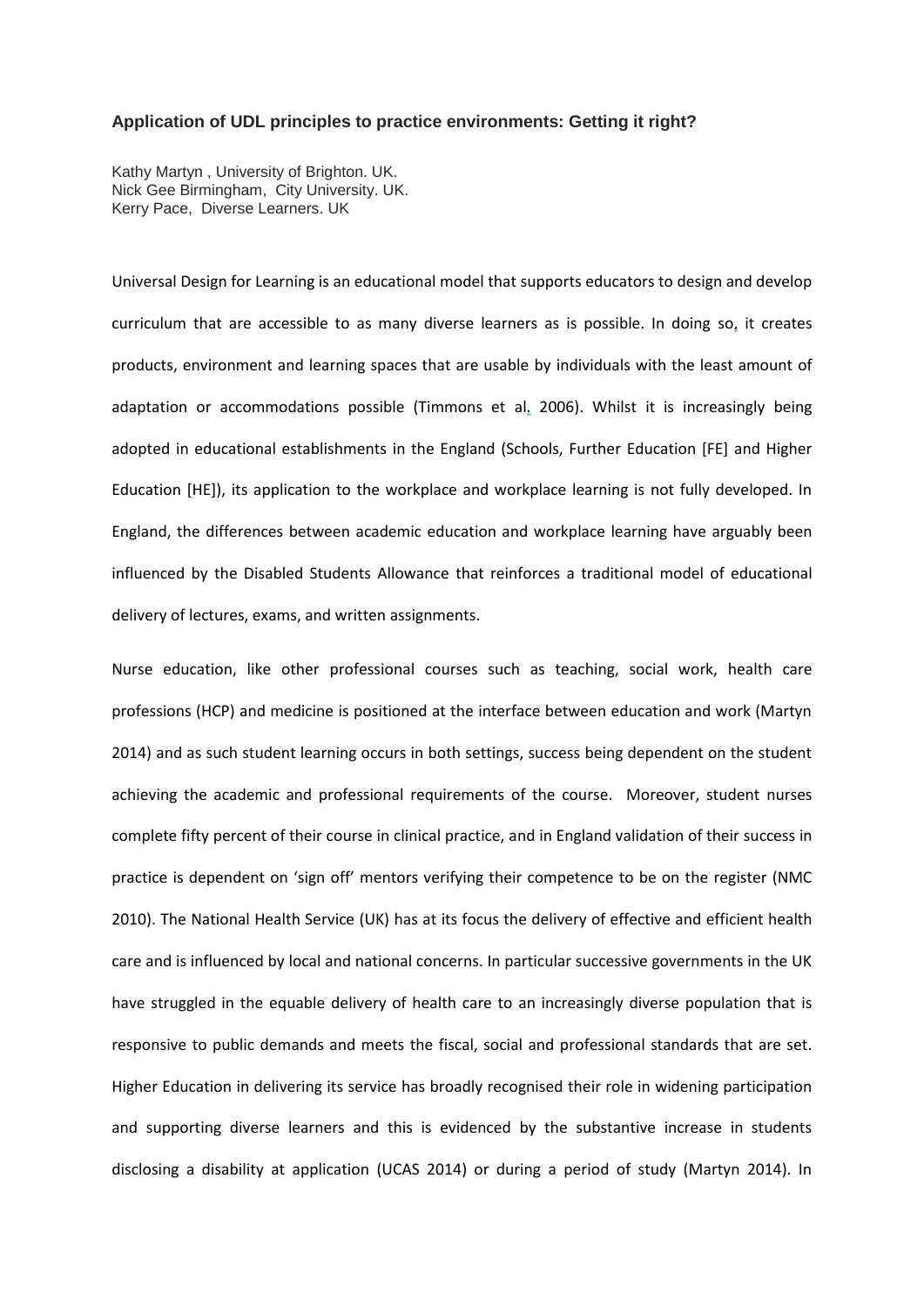nursing, this is evident in the numbers of students who are in receipt of reasonable adjustments, many of which are funded through the Disabled Students Allowance (UB 2014).

The presence of students who have a disability, and the need to implement reasonable adjustments (or accommodations) within clinical practice experiences creates tension for health care professionals as the need for accommodations seemingly collides with the demands of the workplace. Tensions revolve around the demands of the workplace to deliver safe, effective and competent health care that maintains patient safety, with minimal disruption to the organisation. In doing so, health care meets both public and professional expectations and health care policy, and processes are upheld. As a consequence individual practitioners are concerned that in their support of diverse learners they may do 'too little', 'too much', and patients may be put at risk, and their personal workload will increase. There is often limited time to fully assess or gain appreciation of a student's needs in a fast-paced clinical setting, and this can result in snap judgements or decisions being made upon assumptions or based loosely on knowledge received third hand. This is particularly the case with unseen disabilities and can result in a lack of willingness to delve deeply into a student's situation (Gee 2012).

Using the principles of UDL, the focus is taken away from the individual student by making the general 'workplace curriculum' accessible to as many students as possible, thus negating some of the pitfalls above. This is accomplished by focussing on having a curriculum with multiple means of representation (the 'what'), multiple means of expression (the 'how') and multiple means of engagement (the 'why') (CAST 2011). This educational language can feel like another barrier to overcome and be difficult to translate into everyday working practices. Reframing the principles by using language that appears applicable to the work context, 'Simple, Flexible and Efficient', (Figure 1) can demonstrate that workplace accommodations need not be onerous, and most if not all are of benefit to all learners in a clinical setting.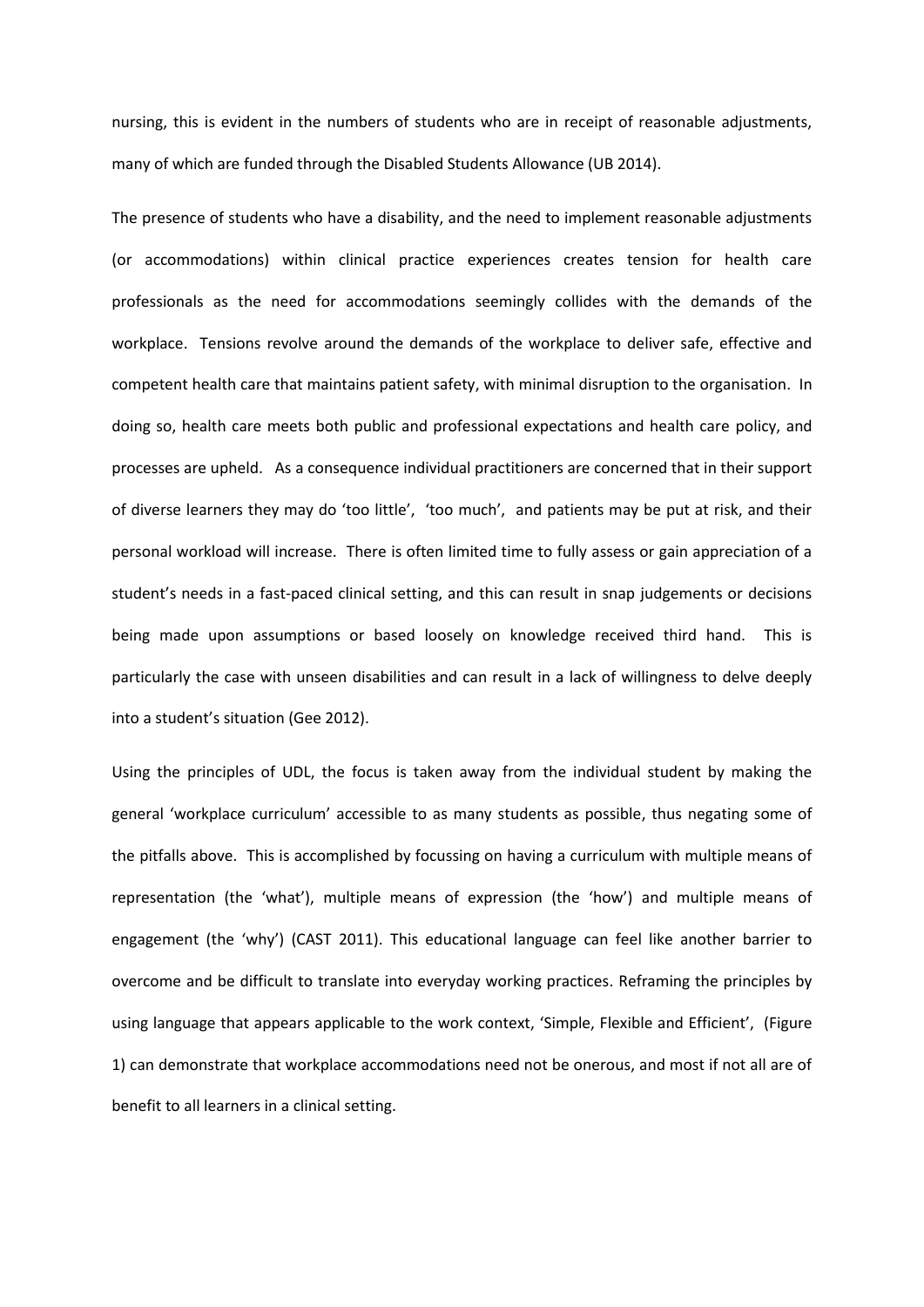

# **Figure 1 Universal Design for learning in the workplace**

The key features in the application of UDL to workplace learning are summarised as follows:-

## **Simple**

Keeping the student at the heart of discussions so that they can reflect on prior learning, what they can bring to the experience and share their strategies with clinical practitioners is a simple and effective approach. Often a discussion with clinical practitioners commences by being **'about'** a student with an assumption that the student will lack capability and self-determination (Martyn 2014). Discussing **with a** student often demonstrates their insight, their understanding and their creativity in overcoming obstacles to their performance and progress.

## **Flexible**

Accommodations in the form of learning support plans (Planned accommodations produced by a University following discussions with a student) often focus on the language and expectations of studying including issues of time, writing and examinations. Exploring these with the student and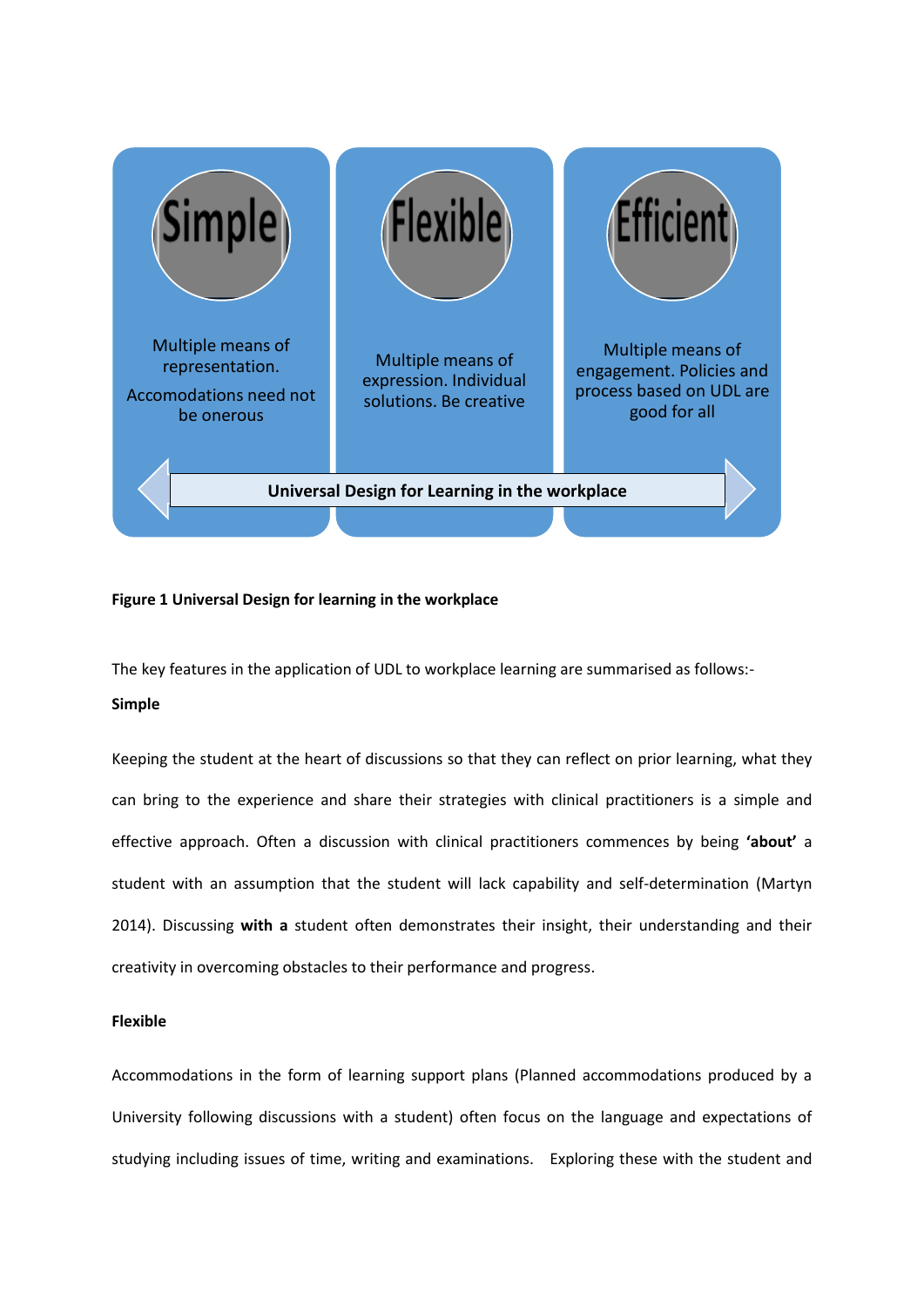the clinical practitioner in the context of a clinical experience can easily link them to handovers, reports, and patient's records, planning care and learning new clinical skills.

#### **Efficient**

At the heart of clinical practice is the need to deliver competent and efficient care. Having policies and processes that break down the barriers to using technology, including mobile devices and APPs in clinical education creates an enabling learning environment. This can then demonstrate how technology can support all those working in practice and address concerns about data protection and confidentiality with students and practitioners.

In exploring the application of UDL to workplace learning, it is evident that despite examples of good practice there is still a preponderance to consider the student who may have a disability as being less capable. The workplace environment of health care is complex and difficult with multiple challenges facing the staff who work there. The hesitancy they experience when considering accommodating reasonable adjustments, and the feeling that it would be 'too difficult' could be overcome by considering the principles of UDL. Embedding these as part of a planned strategy to support all workplace learning would take the focus away from the individual student and move some way to creating a truly authentic representation of diversity in the workplace.

Contact: Kathy Martyn at K.J.Martyn@brighton.ac.uk

### **References**

| CAST    | 2011 | Universal design for learning guidelines version 2. Available from<br>www.udlcenter.org/aboutudl/udlguidelines. Accessed 3 March 2015               |
|---------|------|-----------------------------------------------------------------------------------------------------------------------------------------------------|
| Gee, N. | 2012 | Disability and Difference in Higher Education: be prepared for what<br>you can't know. Diversity and Equality in Health and Care 2012,<br>$9:151-5$ |